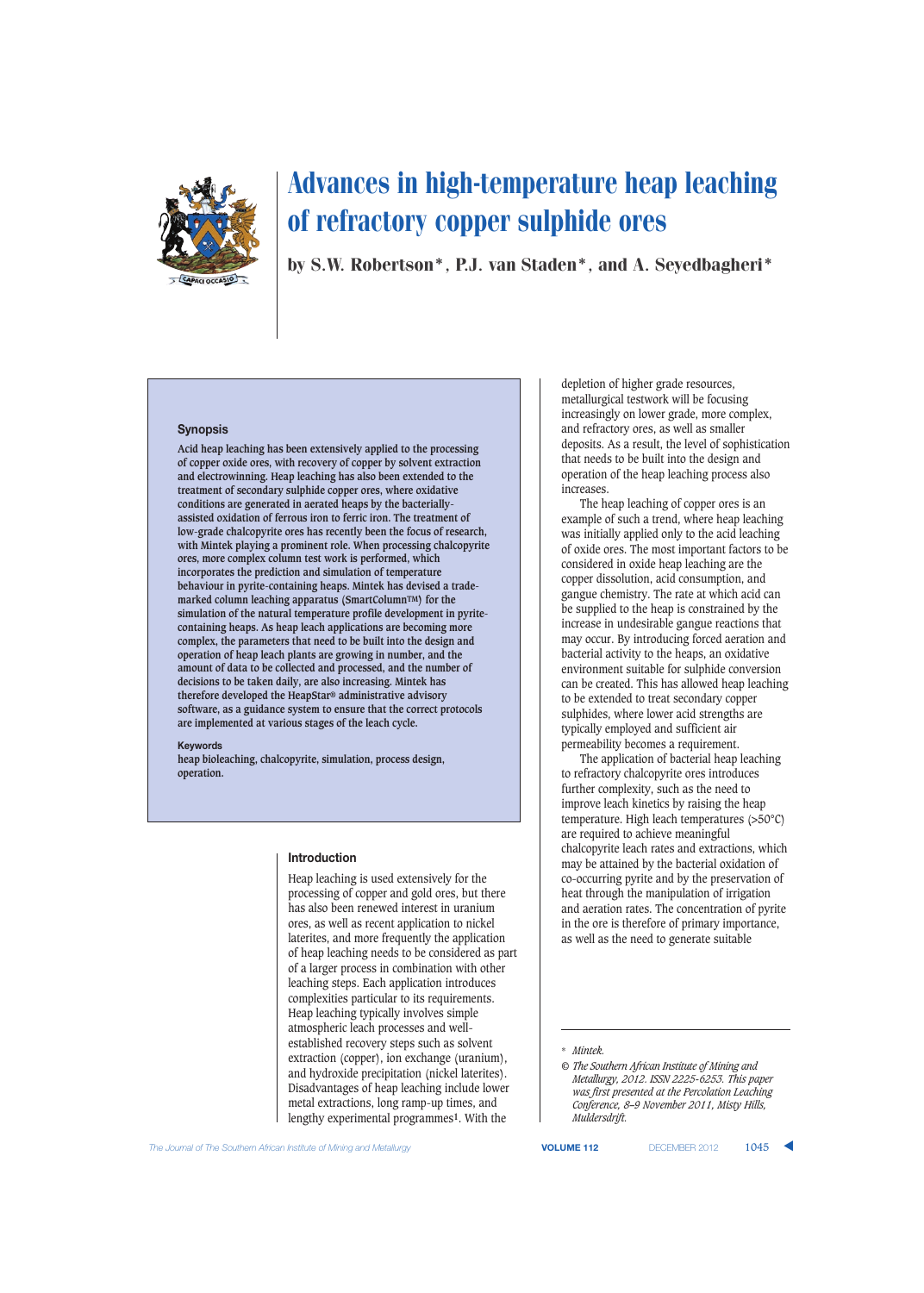conditions for bacterial activity in the heaps. Specially designed column tests are required to simulate the natural dynamic temperature behaviour in a large-scale heap, by accounting for all the terms of a large-scale heat balance. Figure 1 shows the increase in the number of design parameters that need to be considered when progressing from copper oxide to chalcopyrite heaps.

When designing a bacterial heap leach process for sulphide ores, the rate and schedule of air delivery to the heap becomes an important parameter. During heap leaching of chalcopyrite ores, maximization of the heat accumulation in heaps also becomes important. In order to minimize heat losses and optimize the temperature profile in the heap, it is necessary to control the ratio of the irrigation rate to the aeration rate in the heap. At the same time it is necessary to supply oxygen and acid to the heap at a fast enough rate for the gangue and pyrite reaction to take place. In addition, the use of intermittent irrigation during at least part of the life of a heap holds several advantages regarding drainage of the pores of large lumps, drainage tenor control, and aeration of the heap, as well as the control of precipitation reactions.

The simplest heap leach scheme involves the irrigation of all heaps with return raffinate from solvent extraction, and collection of all drainage liquors in a pregnant leach solution (PLS) pond. Countercurrent operation can be introduced by the addition of an intermediate leach solution (ILS) pond. Solutions with copper tenors high enough for solvent extraction are directed to the PLS pond, and lean liquors are directed to the ILS pond for recycle over the heaps. 'Old' heaps are irrigated with raffinate, and 'fresh' heaps with ILS. Additional solution management is therefore required to track the plant data for deciding which irrigant (ILS or raffinate) to use on each heap, and which drainage liquors report to the PLS or ILS ponds.

As heap leach applications are becoming more complex, the parameters that need to be built into the design and operation of heap leach plants are growing in number. The amount of data to be collected and processed, as well as the number of decisions to be taken daily by the plant operator, is also increasing. Mintek has developed a computerized heap administration, management, and advisory system, HeapStar®, which keeps record of all the heaps in operation, at different stages in the leach cycle. It provides daily guidance to the plant operator with respect to solution management, irrigation and aeration schedules, and other changes in the operating parameters.

#### **SmartColumnTM for high-temperature heap leaching**

Chalcopyrite is the most abundant copper mineral, comprising about 70% of the world's known copper reserves. However, due to the slow leach kinetics, meaningful extractions cannot be obtained at ambient conditions. The chemical leach rate is a strong function of temperature, and temperatures of above 50°C are required to achieve economical rates of extraction. If the ore contains sufficient pyrite, bacterial oxidation of the pyrite generates heat exothermically, and by manipulation of aeration and irrigation rates the retention of heat can be optimized. Being biologically driven, the process requires the maintenance of conditions suitable for bacterial growth. To determine the design parameters for a high-

temperature heap bioleaching process, it is necessary to

▲

predict and simulate the natural temperature progression that would occur in an actual heap. Ideally, a laboratory column should represent a cylinder of ore away from the sides of a large commercial heap (Figure 2), where the ore is well insulated on all sides by material of similar temperature which also generates its own heat, thereby eliminating sideways conduction**2**.

As indicated in Figure 3, the temperature change in a unit control volume can be expressed in terms of the mass flows, heat capacities, and temperatures of the liquor, gas, and vapour streams**3–6**. The gas stream is assumed to be saturated with vapour at any given temperature within the heap. The flow rate of gas is assumed to be constant.



**Figure 1—Progression of complexity in copper heap leaching**



**Figure 2—Representation of heap pillar as column**

 $\rho Cp_s dT/dt \Delta x \Delta y \Delta z = (H_{t in} - H_{t out}) + (H_{a in} - H_{a out}) + (H_{v in} - H_{v out}) + \Delta H_R$ 



**Figure 3—Simplified heat balance**

1046 DECEMBER 2012 **VOLUME 112** *The Journal of The Southern African Institute of Mining and Metallurgy*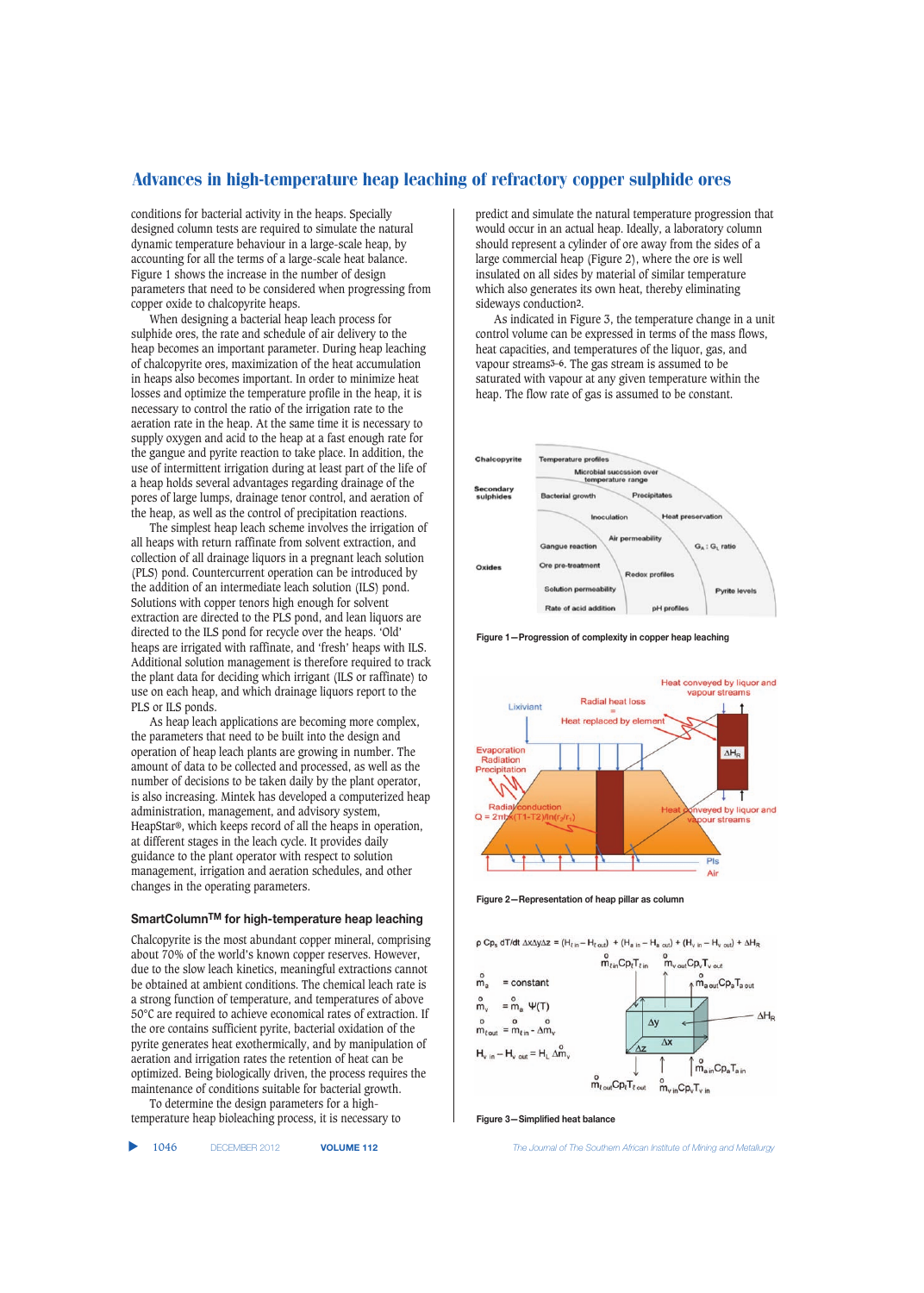

**Figure 4—SmartColumnTM concept. (A) four 1.5 m sections, (B) O2 analysis, (C) reaction kinetics and heat generation calculation, (D) heating mantle response)**

Set out below is a explanation of the symbols in Figure 3.  $\Psi(T)$  = saturated humidity at temperature

 $S =$  volumetric rate of heat generation inside heap

 $m_l$  = flowrate of liquor

 $m<sub>v</sub>$  = flowrate of vapour

 $m_a$  = flowrate of gas

 $Cp_4$ ,  $Cp_7$ ,  $Cp_a$  = heat capacity of liquor, vapour, air  $H_L$  = latent heat.

Mintek has developed the SmartColumnTM concept, consisting of a number of individual vertical sections, each fitted with a control system governed by calculation algorithms, whereby the natural temperature progression inside a commercial heap can be simulated, illustrated in Figure 4.

Figures 5 and 6 illustrate the progression of temperatures in SmartColumnTM experiments performed on a chalcopyrite ore. Temperatures of above 50°C were achieved for an ore containing 3% pyrite and 3% chalcopyrite (2.6% total sulphides), and temperatures of above 60°C were achieved after the addition of an admixture (6% total sulphides). The ratio of irrigation rate to aeration rate  $(G_L/G_A)$  affects the shape of the axial temperature profile. If the aeration rate is too high, heat losses due to gas advection from the top of the column will increase. At the same time, sufficient air has to be supplied so that the pyrite oxidation is not limited. A faster irrigation rate may also speed up the acid addition to the heap, which is necessary to reduce the pH gradient so that conditions for bacterial growth can be established. However, high irrigation rates may cause greater solution advective heat losses from the bottom of the heap.

SmartColumnTM test results have been validated on 6 m pilot heaps of typically 20 000 t each. Good correlation has been found, and the SmartColumn<sup>TM</sup> concept was shown to identify conditions under which heat accumulation would not occur, and should therefore be avoided. Irrigation and aeration schedules thus developed during the SmartColumnTM tests are implemented, possibly to be further refined and modified during the test heap programme.

During chalcopyrite heap bioleaching, higher aeration rates are required than are customary for secondary sulphide ores, due to the requirement for pyrite conversion. During secondary sulphide heap bioleaching, it is necessary only to convert the sulphur species associated with copper. Column test work on secondary sulphide ores is normally performed without temperature simulation. Hence some scope exists for

**The Journal of The Southern African Institute of Mining and Metallurgy <b>VOLUME 112 VOLUME 112 DECEMBER 2012 1047** 

Mintek's high-temperature methology to be applied to secondary sulphide and mixed sulphide ores, where higher aeration rates and pyrite conversion may speed up kinetics and improve overall recoveries. Geomechanical testing of air conductivities will form an important part of such test work.

#### **HeapStar® administration and guidance software**

The HeapStar® administrative and guidance system was developed during pilot plant trials on bacterial chalcopyrite heaps. The control package serves as an administrative tool to guide the irrigation and aeration schedule of each heap throughout its life cycle, as well as the decisions regarding



**Figure 5—Temperature progression in SmartColumnTM experiment (2.6% sulphide)**



**Figure 6—Temperature progression in SmartColumnTM experiment (6% sulphides)**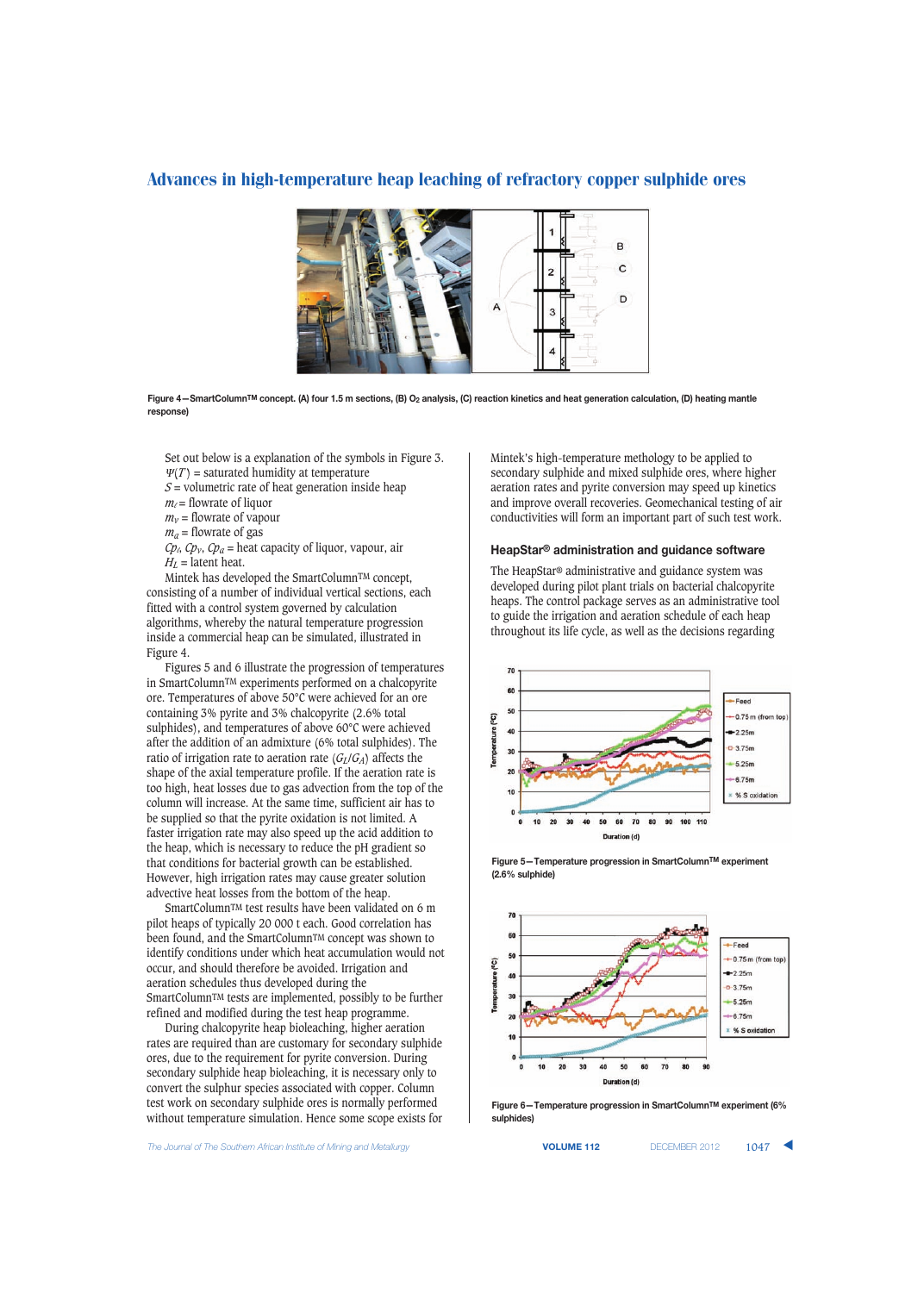the allocation of irrigation liquors (either ILS or raffinate) to each heap, and the allocation of drainage liquors (to either the ILS pond or the PLS pond). At the same time, the control actions remain consistent with the requirements for the copper tenor in the PLS. HeapStar® is set up as an advisory system, rather than a automated control system. It could also find application in the administration of heaps and solutions on oxide and secondary sulphide heap leach plants.

#### *Operation of HeapStar®*

HeapStar® holds in its database a set of rules according to which the different ore cells in a heap leach plant are operated. These rules can be specified by the plant operator (with the assistance of Mintek) if they are known, or would need to be determined experimentally for a new type of ore. The task of the HeapStar® software is to guide the operational staff through the daily actions required to ensure that each cell is steered according to the pre-determined processing rules, from commissioning via the various lifecycle phases, through to decommissioning. However, the system still leaves the operator with maximum flexibility to either follow his own operational strategy, or to follow the advice of the computerized system, and to change between the two at any time, as long the software is kept updated of the various actions.

#### *Appearance of HeapStar®*

A few of the screens encountered in HeapStar® are shown below. A 'plant operations board' (Figure 7) provides a view of which tasks have been completed and which tasks or data inputs are still lacking. It also provides a condensed overview of the current status of a cell that is highlighted on this screen. The buttons provide shortcuts to the respective input/output screens.

The main input/output interface is the 'plant monitor' (Figure 8), which provides graphical summaries of the status, alarms, and the required actions and inputs related to each individual cell. A more condensed tabulated summary of all cells is also provided in a single report. The trends of selected parameters can also be viewed on charts. HeapStar® is configured to communicate to a particular irrigation manifold and valve system to control the flow to different parts of the irrigation system. The daily HeapStar® report suggests the valve settings on each manifold, and the task of the operator is then simply to ensure that the actual valve settings correspond to those on the daily HeapStar® report.

The logic and results of control actions (whether proceeding to the next operational phase, or adjusting flows) are visualized on the 'process control' screens (Figure 9).

HeapStar® also includes a 'leach pad manager' (Figure 10), which registers new cells and archives the records of decommissioned cells. It also includes features for the selection of dripper spacing and aeration piping design for each new cell during stacking, to ensure that the required ranges of irrigation and aeration flows can indeed be achieved with the selected type and spacing of piping, drippers, and aeration orifices.

#### *Automation of HeapStar®*

In its simplest form HeapStar® functions on a stand-alone PC, with manual entry of instrument readings and chemical analyses in the 'Plant Monitor', and manually executed valve switching to give effect to the daily actions to be taken. However, it can be customized for a particular application to automate data entry (either by remote-sensing instruments or by sharing data from a SCADA database). Similarly, the required actions can be automated.

#### *Instrumentation*

Depending on the particular application, the rules whereby the ore needs to be heap leached may require only externally observed parameters (such as chemical analyses of drainage and off-gas) for guiding the leach operation. However, more



**Figure 7—Plant operations board screen**

▲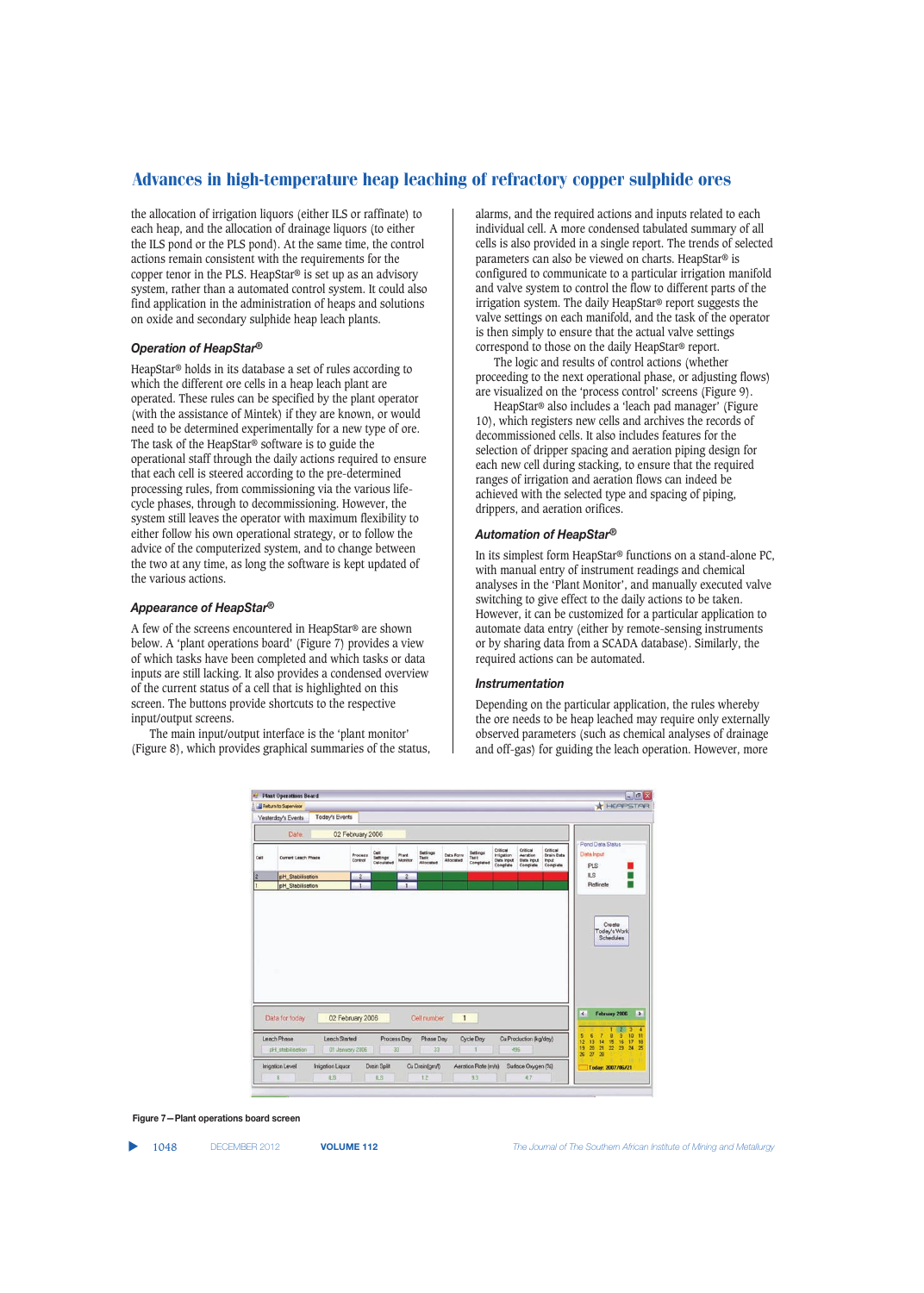|                                                                                                                                                | Cos Board   J Process Control   J Leach Pad Manager   J Porul Monitor |                                                        |                      |                   | $-0.006$<br><b>A HOPPISTARY</b> |  |
|------------------------------------------------------------------------------------------------------------------------------------------------|-----------------------------------------------------------------------|--------------------------------------------------------|----------------------|-------------------|---------------------------------|--|
| <b>Print Cell Settings Form</b>                                                                                                                |                                                                       | Print Cell Data Input Form Sign Off Cell Settings Form | Input Cell Data Form |                   |                                 |  |
| Operational Cell List<br>$ -$ pH Stablination<br>$-1$ Cult 2<br>$-4$ Cell: 1<br>T pre Aeration<br>Early Leach<br>Late Leach<br><b>Ci Pimie</b> | Call number                                                           |                                                        | Date                 | 02 February 2006  |                                 |  |
|                                                                                                                                                | Set Imgation Manifolds                                                |                                                        |                      | Set Aerotion Flow |                                 |  |
|                                                                                                                                                |                                                                       | Liquor                                                 | ILS.                 | Flow rate (m/s)   | 8.8                             |  |
|                                                                                                                                                |                                                                       | Level                                                  | 6                    |                   |                                 |  |
|                                                                                                                                                |                                                                       | Flow rate (m3/hr)                                      | 90.0                 | Sixt Drawings     |                                 |  |
|                                                                                                                                                |                                                                       | Manhold earl 3                                         |                      | Pond split        | K.S<br>- 11                     |  |
|                                                                                                                                                |                                                                       | Ares 1                                                 | OPEN                 |                   |                                 |  |
|                                                                                                                                                |                                                                       | Aren 2                                                 | OPEN                 |                   |                                 |  |
|                                                                                                                                                |                                                                       | Aren 3                                                 | OPEN                 |                   |                                 |  |
|                                                                                                                                                |                                                                       | Aren 4                                                 | OPEN                 |                   | <b>Print Form</b>               |  |
|                                                                                                                                                |                                                                       | Manifesta and 2                                        |                      |                   |                                 |  |
|                                                                                                                                                |                                                                       | Aren 1                                                 | OPEN.                |                   |                                 |  |
|                                                                                                                                                |                                                                       | Area 2                                                 | OPEN                 |                   |                                 |  |
|                                                                                                                                                |                                                                       | Area 3                                                 | OPEN                 |                   |                                 |  |
|                                                                                                                                                |                                                                       | Area 4                                                 | OPEN                 |                   |                                 |  |

#### **Figure 8—Plant monitor screen**



#### **Figure 9—Process control screen**

| Costord Choose Corbol Chat Monte Chard Monte |                                                                          |                                                    |                                                                                                                        |      |             |  |  |  |
|----------------------------------------------|--------------------------------------------------------------------------|----------------------------------------------------|------------------------------------------------------------------------------------------------------------------------|------|-------------|--|--|--|
| Operational Cell Parameters<br>Add New Cell  | Cells Under Construction                                                 |                                                    | Meke Cell Operational   Decommission Cell   Cell Design Specifications                                                 |      |             |  |  |  |
| Cells Under Construction                     |                                                                          |                                                    | Imgation Design Aeration Design   Blower Design   Cell - Imgation   Cell - Aeration   General Data   Imgation Schedule |      |             |  |  |  |
| $J$ Cell 2<br>C <sub>0</sub>                 | Cell Number                                                              |                                                    | 2010 February 15<br>Date Construction Started                                                                          |      |             |  |  |  |
|                                              | <b>Dripper Parameters</b>                                                |                                                    |                                                                                                                        |      |             |  |  |  |
|                                              | Dripper design code                                                      |                                                    | <b>TRANSE2 48</b>                                                                                                      |      |             |  |  |  |
|                                              |                                                                          | Dripper minimum operating pressure                 |                                                                                                                        | 0.90 | bar         |  |  |  |
|                                              |                                                                          | Dripper flow at dripper minimum operating pressure |                                                                                                                        | 130  | <b>Vh</b>   |  |  |  |
|                                              |                                                                          | Dripper maximum operating pressure                 |                                                                                                                        | 24   | btr         |  |  |  |
|                                              |                                                                          | Dripper flow at dripper maximum operating pressure |                                                                                                                        | 3.00 | 1h          |  |  |  |
|                                              |                                                                          |                                                    |                                                                                                                        |      |             |  |  |  |
|                                              | Normal Operating Pressure                                                | 1.95                                               | bor                                                                                                                    |      |             |  |  |  |
|                                              | Nomal Operating Flow (100% Flow)                                         | 257                                                | <b><i><i><u>Unidroper</u></i></i></b>                                                                                  |      |             |  |  |  |
|                                              | Suggested Inigation Design                                               |                                                    |                                                                                                                        |      |             |  |  |  |
|                                              | Design meximum imigetion flow rate (ell manifolds open)<br>10.00<br>IAH2 |                                                    |                                                                                                                        |      |             |  |  |  |
|                                              |                                                                          |                                                    |                                                                                                                        |      |             |  |  |  |
|                                              |                                                                          |                                                    |                                                                                                                        |      |             |  |  |  |
|                                              |                                                                          |                                                    | In-line dripper specing<br>â                                                                                           | m    |             |  |  |  |
|                                              |                                                                          |                                                    |                                                                                                                        |      |             |  |  |  |
|                                              |                                                                          |                                                    |                                                                                                                        |      |             |  |  |  |
|                                              |                                                                          | Specing between adjacent imigation lines   0.45    | $\mathbb{R}$                                                                                                           |      |             |  |  |  |
|                                              |                                                                          |                                                    |                                                                                                                        |      |             |  |  |  |
|                                              |                                                                          |                                                    |                                                                                                                        |      | Save design |  |  |  |
|                                              |                                                                          |                                                    |                                                                                                                        |      |             |  |  |  |

**Figure 10—Leach pad manager**

The Journal of The Southern African Institute of Mining and Metallurgy **VOLUME 112** DECEMBER 2012 1049 **▲**